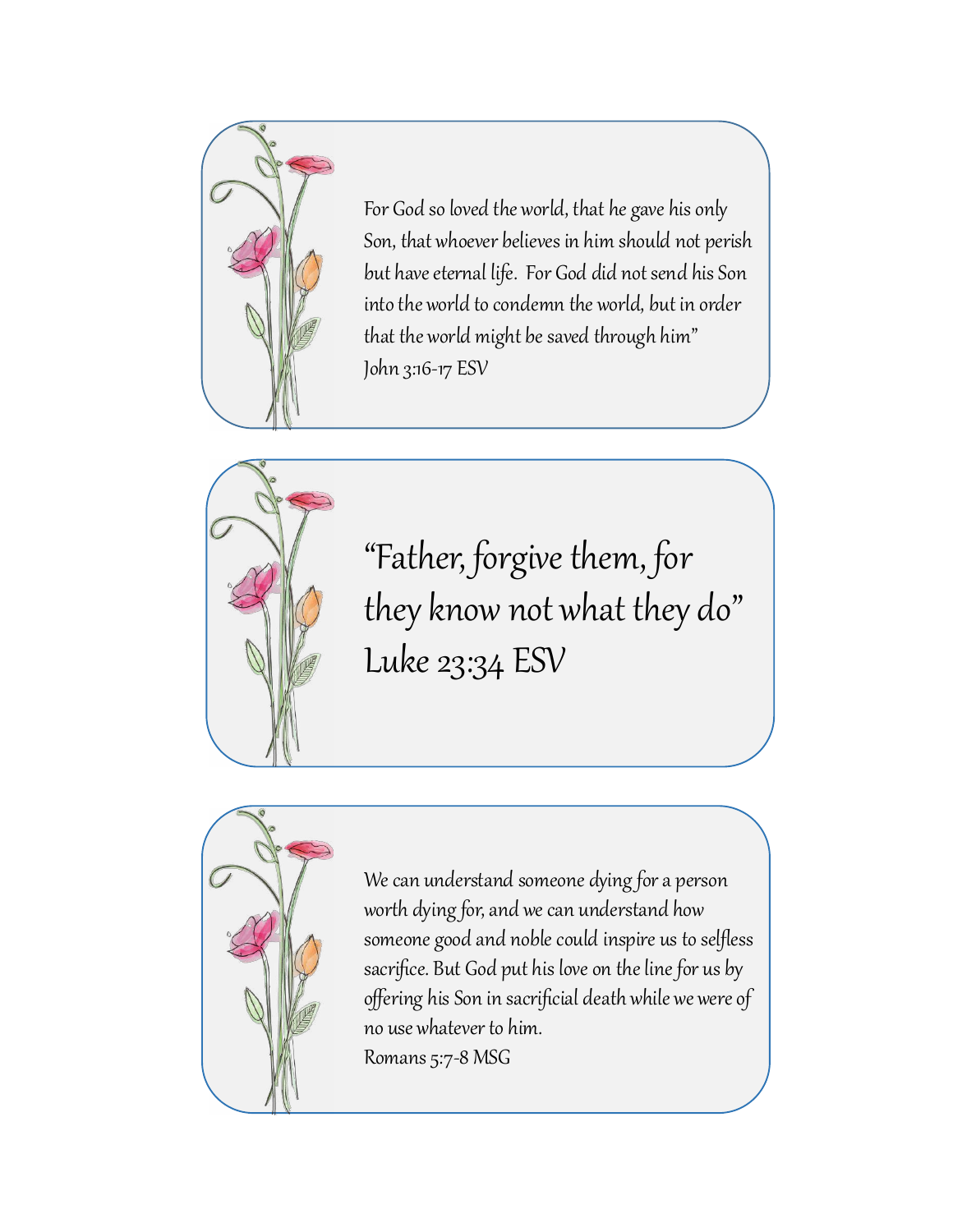

I will never leave you nor forsake you. Hebrews 13:5 ESV



Then Christ will make his home in your hearts as you trust in him. Your roots will grow down into God's love and keep you strong. Ephesians 3:17 NLT



"Love is patient and kind; love does not envy or boast; it is not arrogant or rude. It does not insist on its own way; it is not irritable or resentful; it does not rejoice at wrongdoing, but rejoices with the truth. Love bears all things, believes all things, hopes all things, endures all things" I Corinthians 13:4-7 ESV